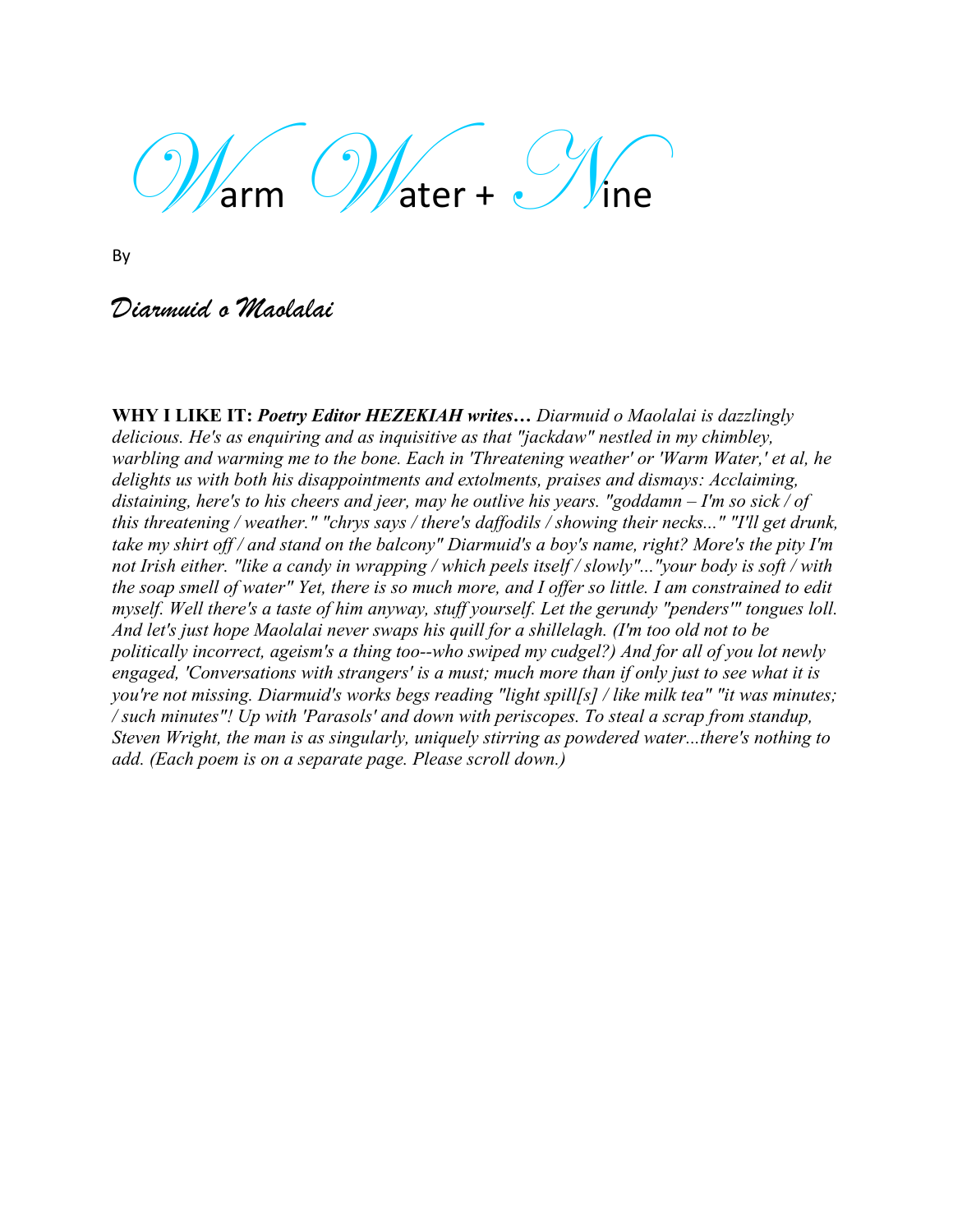### Threatening weather

goddamn – I'm so sick of this threatening weather. all sounds like jackdaws, the cracking of leaves; an autumnesque daylight in winter and jacket november. I wake,

make my coffee, wear gloves, go outside and the air in the garden is warmed up as justfinished laundry. chrys says there's daffodils showing their necks in the park there and not even

christmas. the bars all have tables out. birds are confused – I'm frustrated. hell with this weather. one day there'll be change I'll get drunk, take my shirt off

and stand on the balcony. beg for a punch of some snow or some rain or just something: hard weather like slates from a roof.

I look at the world with my eye like a man with a problem. like a man at a bar back door asking for a lend of a smoke.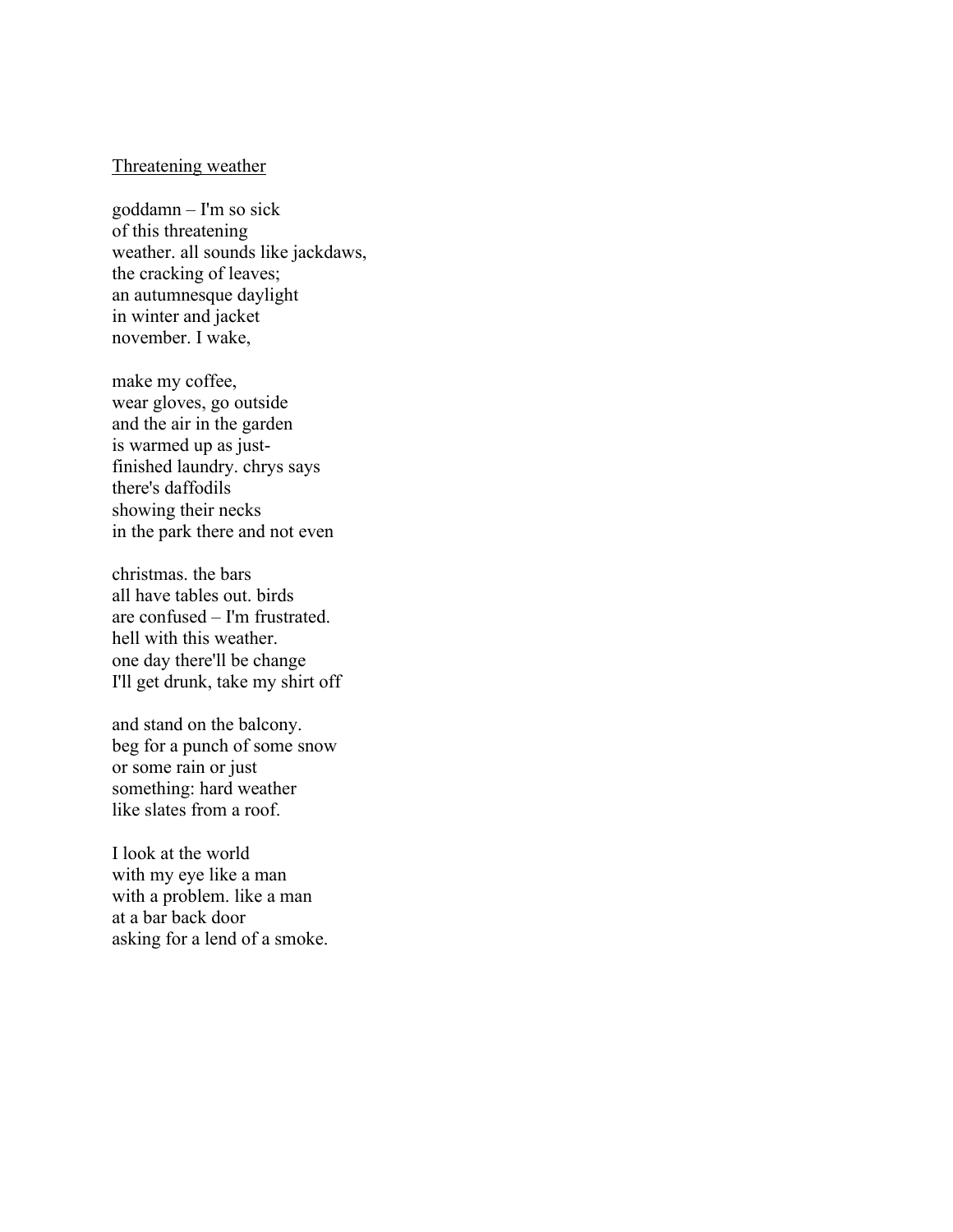#### Warm water

like a candy in wrapping which peels itself slowly, I watch you undress from our bed. it's late in the morning – 11am and you've decided you'll finally shower. your body is soft with the soap smell of water, and the soft towelled cover of the gown you are wearing.

I know you don't like to have water too hot – just warm – and I watch you like a kid with a plate of chocolates being passed about. I am warm in bed, you are warm out of it, and there is warmth here – your body, my body, so warm.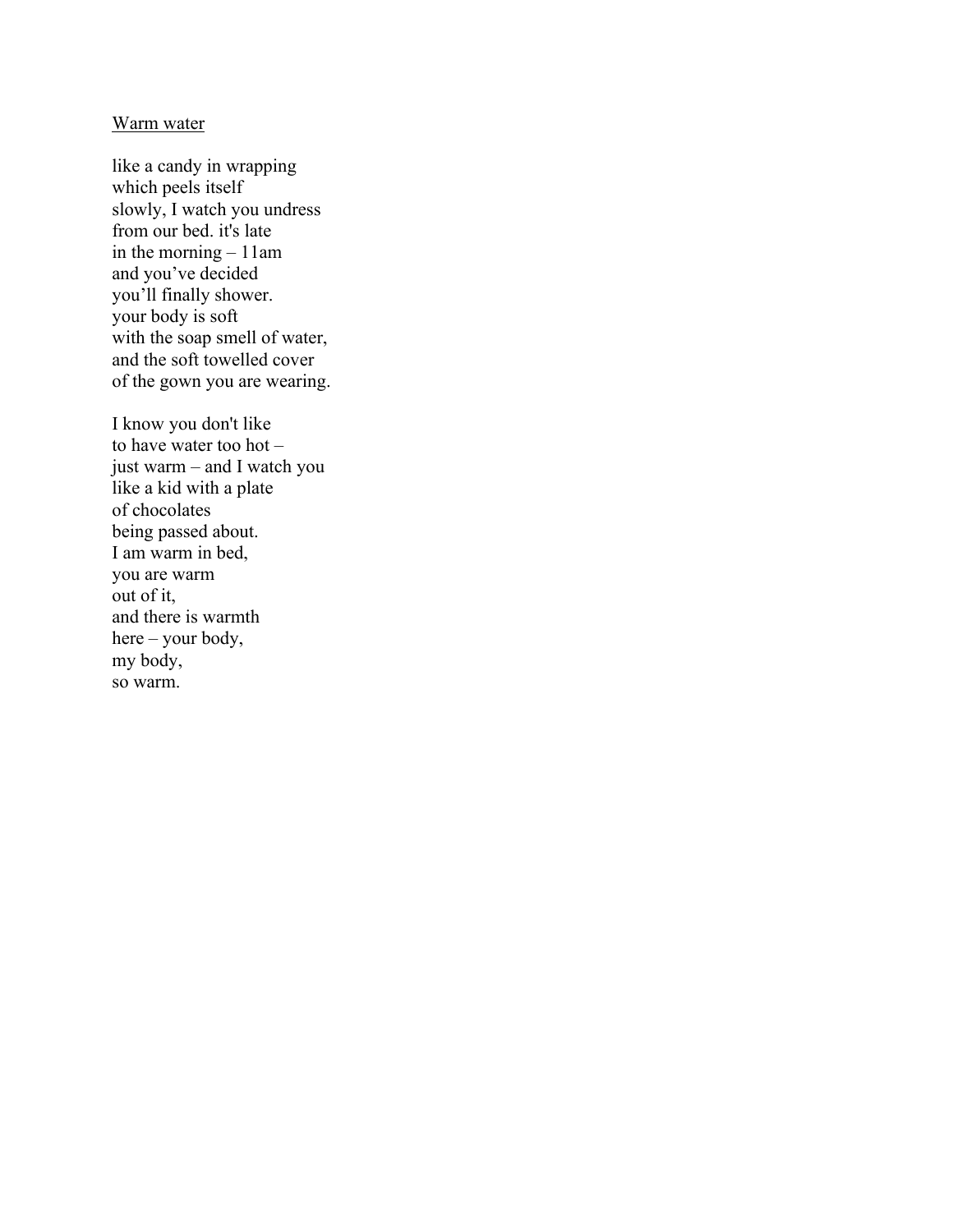# Some gossip

an light airy saturday morning. birds pick about at the scabs of the roadside like dust-rag and bone men in torn-up grey coats, scratching edible scraps out of cigarettes. selecting some oranges in the penders yard fruit market, I put out a hand – some stray scrap of gossip – *they're saying that lockdown will be likely extended, and we've managed well so close to christmas!*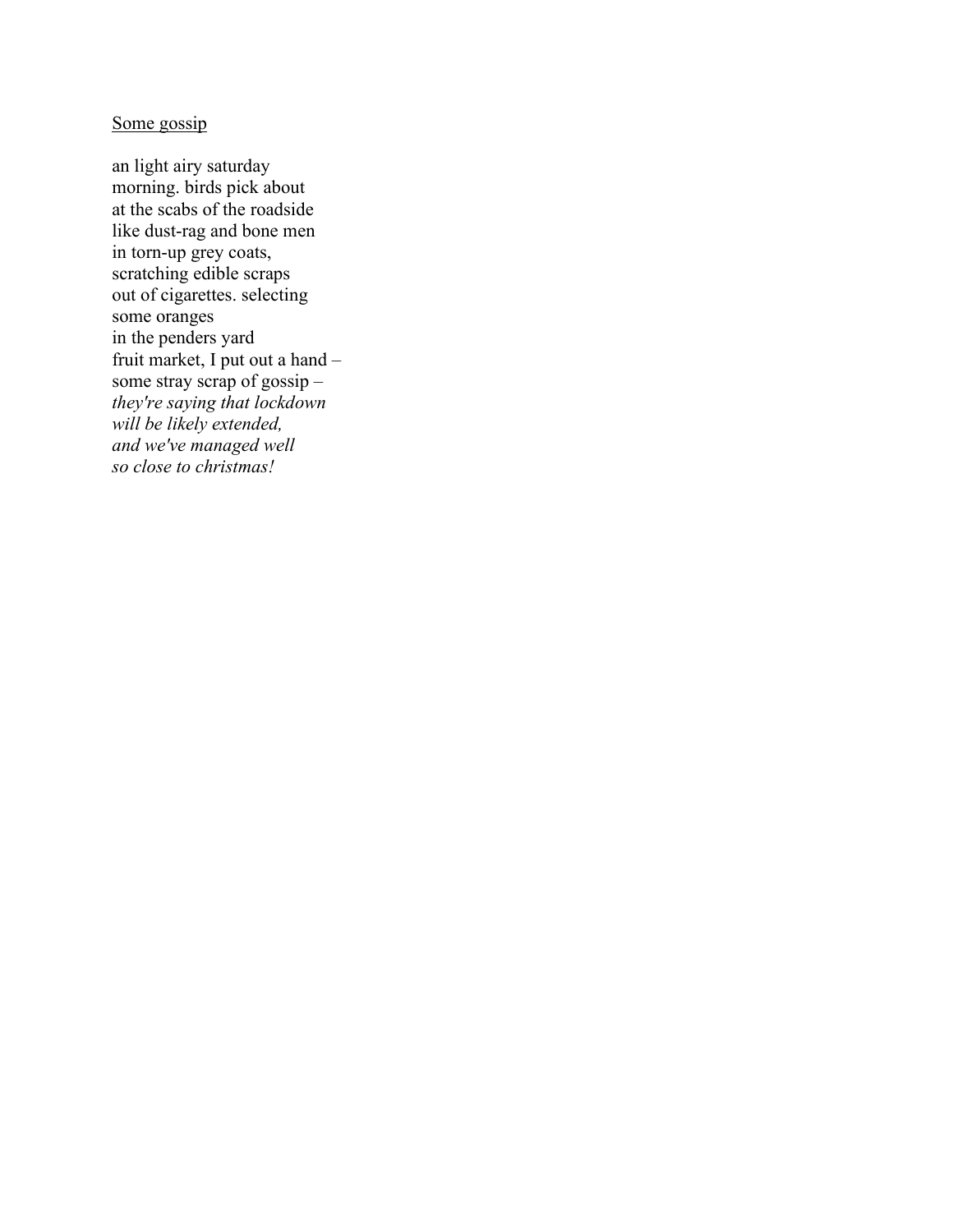#### A common situation

I didn't have much going on to be honest. this was some years ago – weeks back in Dublin, renting a wet bedroom studio flat. just home from Toronto, and a similar situation, but there it was better, because at least it was different outside.

and this? Portobello – South Dublin. a teacup and near the canal, a couple of pubs and a dog-park. some Georgian divide-up, a brick-red and crumbled brick building, holding moisture like a bladder on a crowded night out. I lay, fell like bricks against bedsheets each evening, watched the plaster paint shapes like strange maps in my head.

listened to the radio, the window slack open, and down on my bed drinking wine between glasses of water. no internet connection, no hobbies or consistent girlfriends. a common situation for unsettled young men. ground floor, a garden where gathered fine samples and others. we discussed how things went and how things should be going, planted feet like dandelions at the edges of uncared for buildings – pushing our wilting stamen skyward and forward, putting out petals of in circles of opening smoke.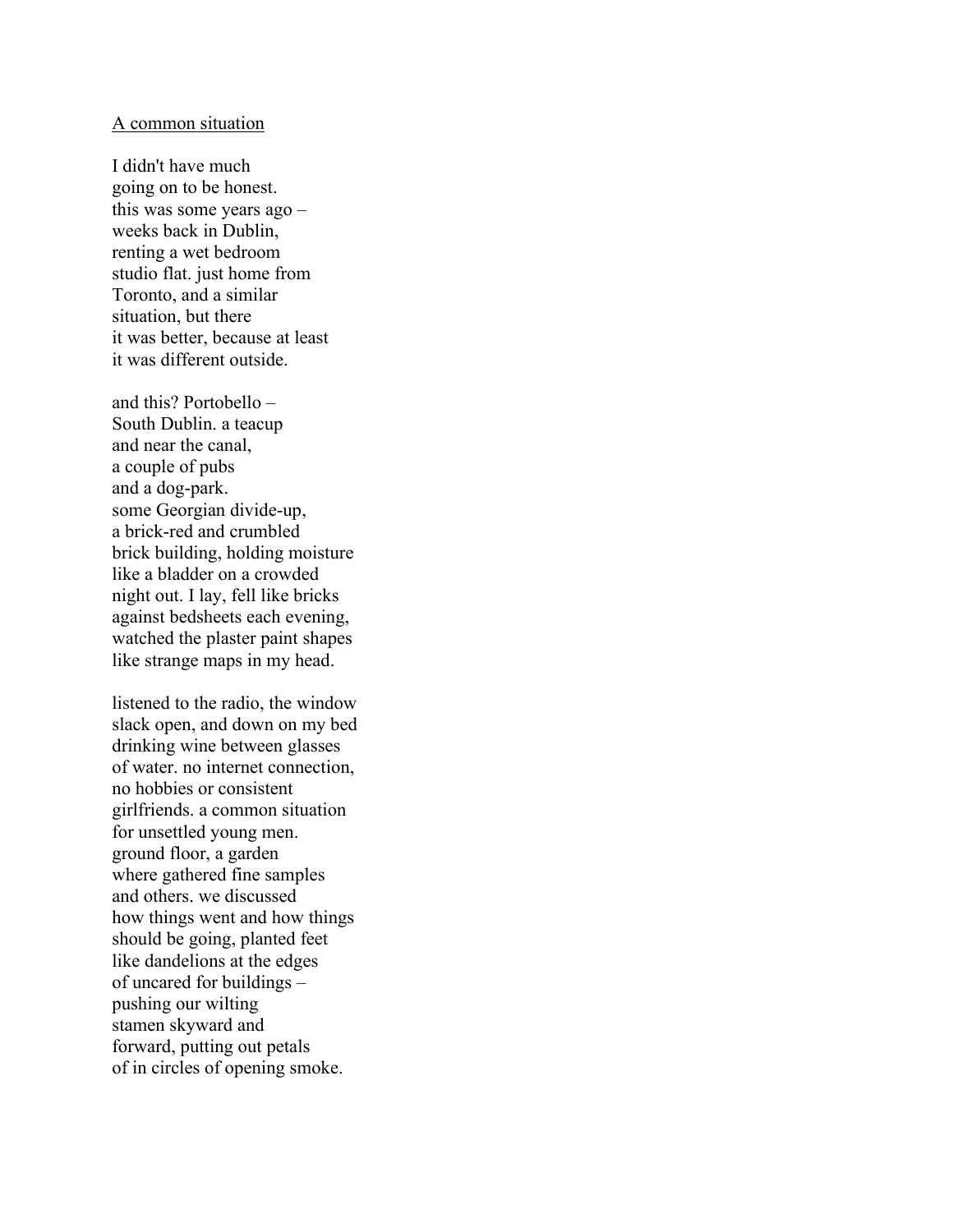#### The breakfast meeting.

at 8am we pause for a coffee. the meeting's been scheduled in Belfast for nine. I'm poured on the back seat, handling my hangover like a newly hatched wet baby bird. Craig is up front, beside Adrian driving. both of them smoking as we pull ourselves on – the smoke doesn't help, and the signs so far all still all have Irish on them. now at a petrol station 8:15 cafe, hanging from the side of the motorway like a dirty plum, wet on a wet winter branch. we are eating shrink-wrap packaged ham croissants, drinking oil-slick dirty coffee. I bum one of Adrian's cigarettes, grow light-headed as lorries pull in. Craig's gone for a piss. Adrian suggests that we mess with him; move the car to another spot. I step on the cigarette and get in the back, hiding my eyes against daylight.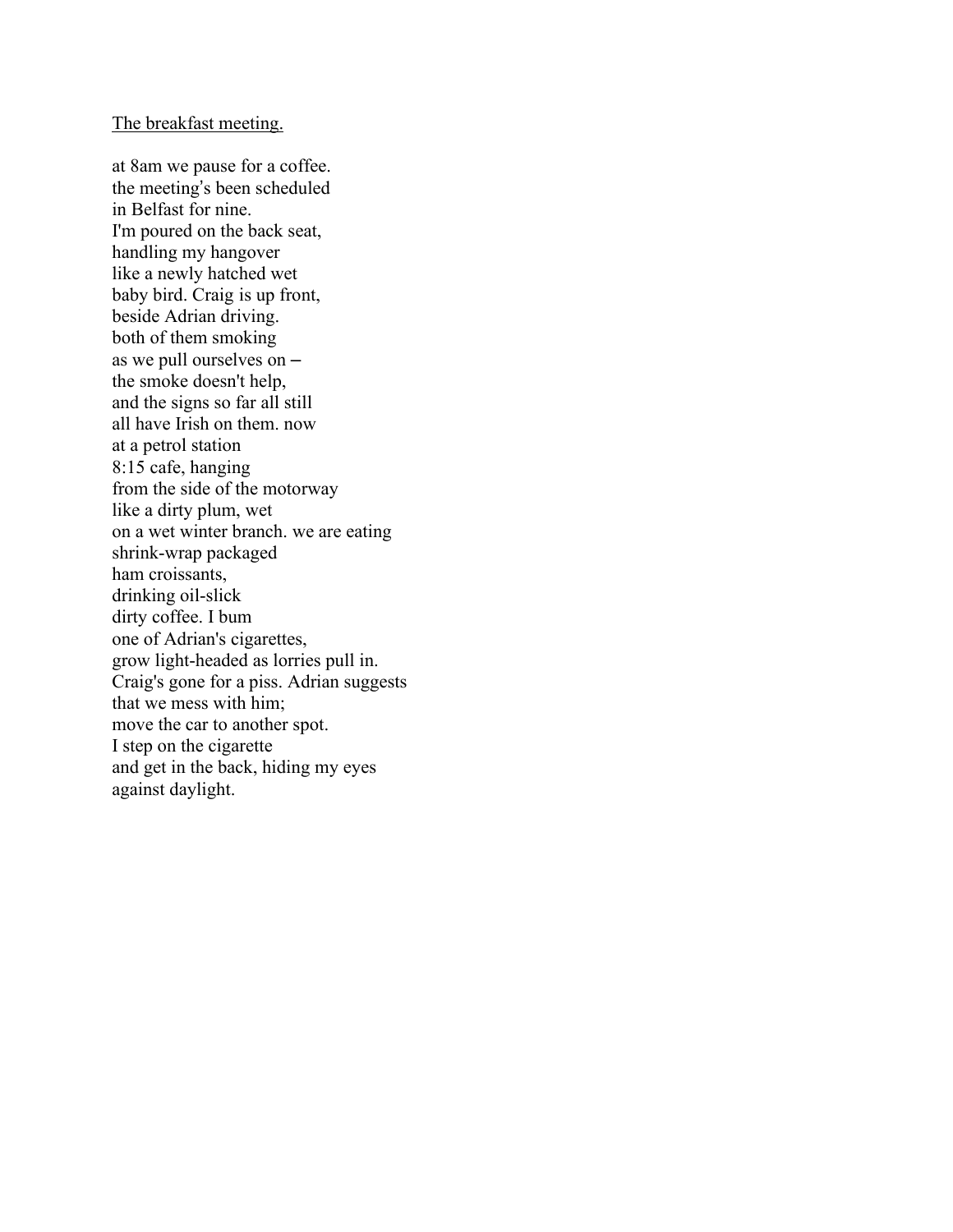### The music of seabirds

there is not so much obvious rhythm, but a rhythm that's there nonetheless. a clip of four beats chopped off from offtempo jazz orchestras. they stand in some harmony; the roof of our building, mouths gaping open like a section of highthrown trombones. calling with notes which do match to notation, playing their function of cry and response. and it's interesting, and its method is function not beauty – just as much of jazz is when you listen a while.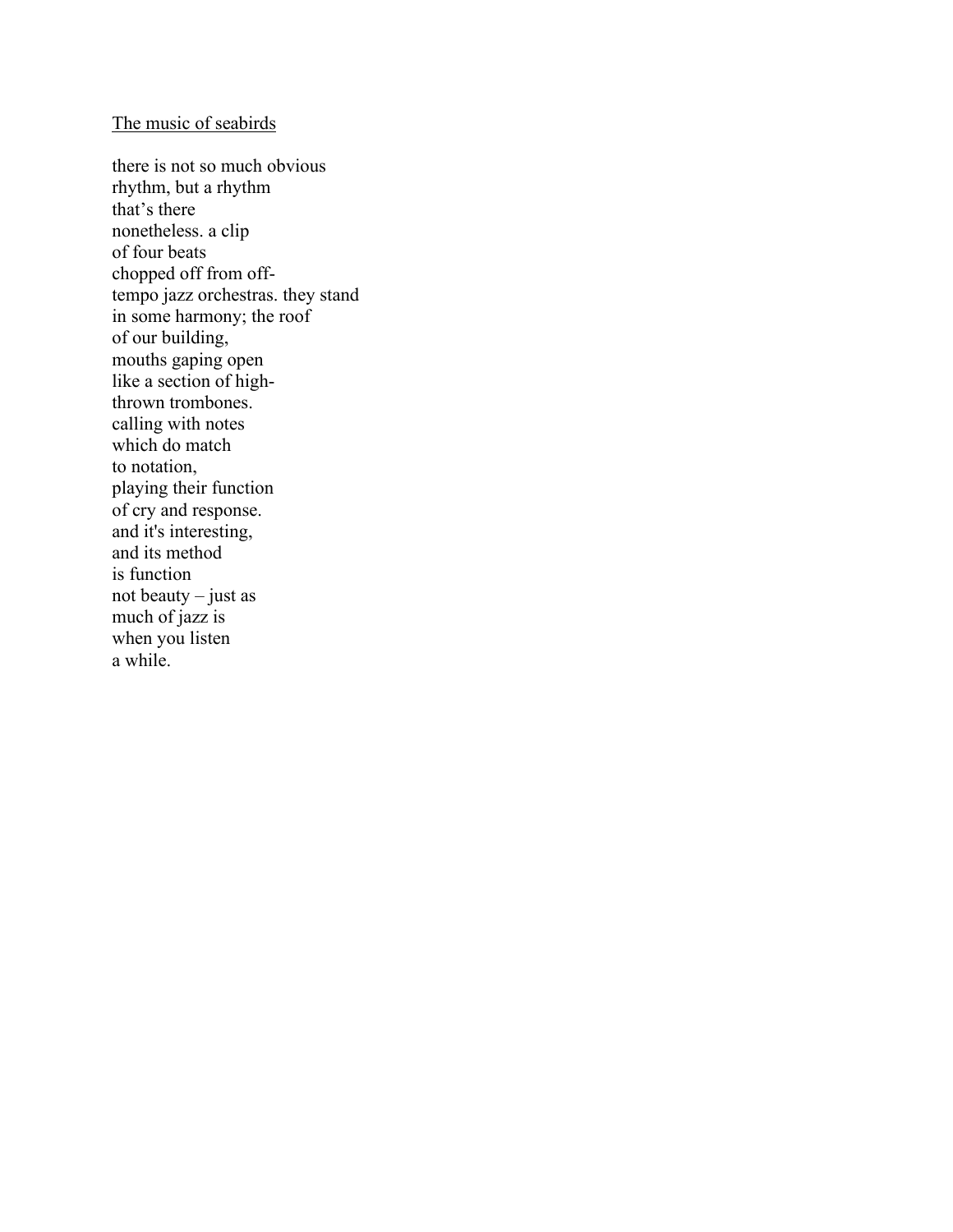## Conversations with strangers

going further. always going further. though these days I rarely buy cigarettes: I'm no longer looking to chat women up in smoking spots outside of bars on fridays and saturdays, sometimes on weekdays. I'm engaged to be married now; those days I'm home and I never get addicted to smoking. I just like how I looked nicely arrogant doing it, like wearing a shirt with the collar done two buttons down. and also, I liked the way hands could do something. conversations with strangers were open like sign-posted roads. I remember the drip of stale water from cast iron gutters above shaded alleys. how brickwork would stain grey as water in blocked plughole sinks.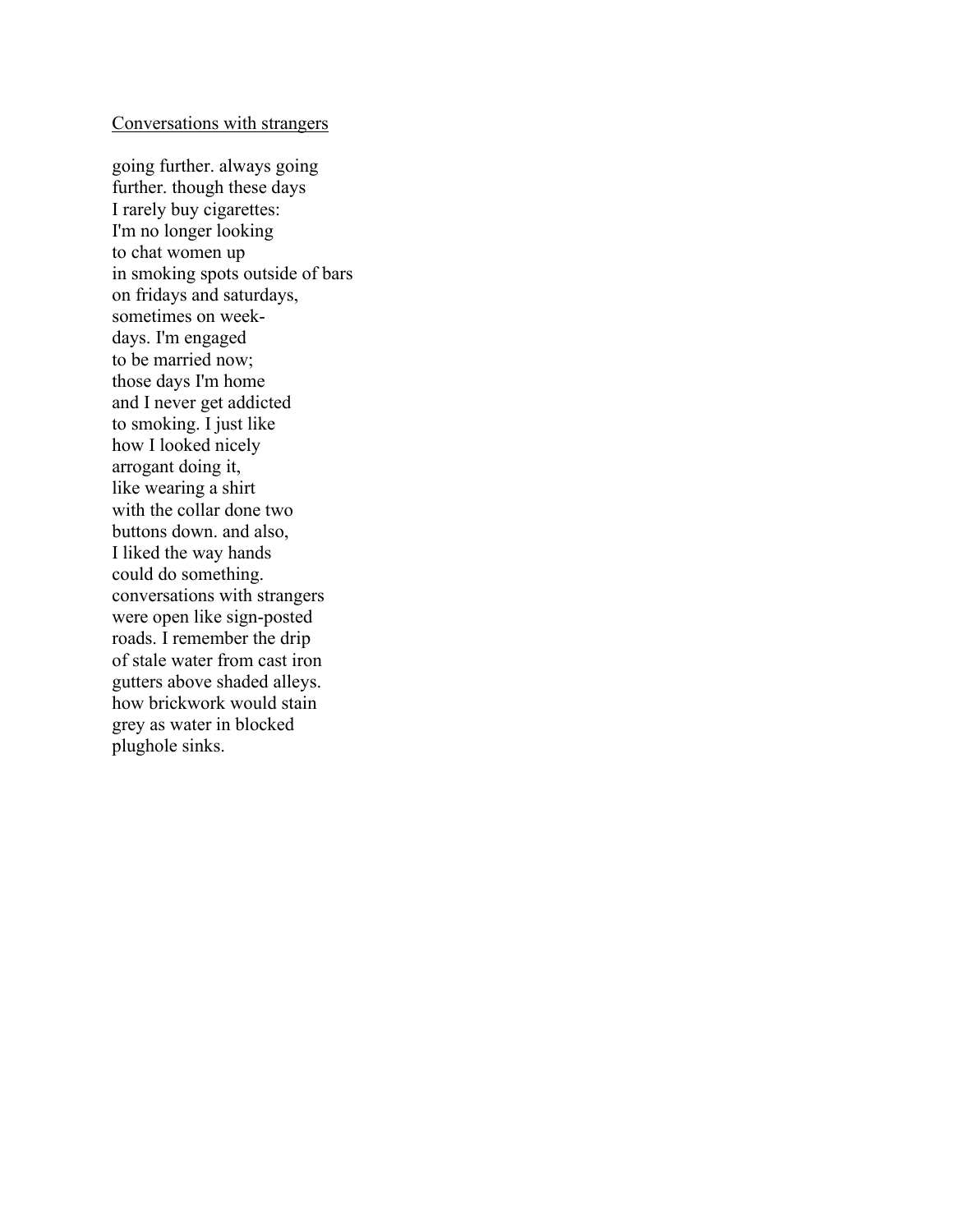#### Petal-silence.

this was her bedroom. her two-room apartment. light spilled like milk tea through milkish net curtains, landing on white walls, painted only for photographs by her penny-cheap landlord. a movie on her laptop and her head on my lap, her chin on my pulled open belt-buckle. I stroked her hair like a man with a cat or like someone on a bus holding flowers. I felt her mouth, felt me get into her mouth and the duvet which rolled up to cuddle us, surrounded and cushioned like petals – like we were the flower. it was minutes; such minutes as that. petal-silence. I was in her mouth like that. it was all of me. petalsilence, and she was doing it so well. I melted – made a sound like a zip, opened suddenly. shocked, she looked up; made a face.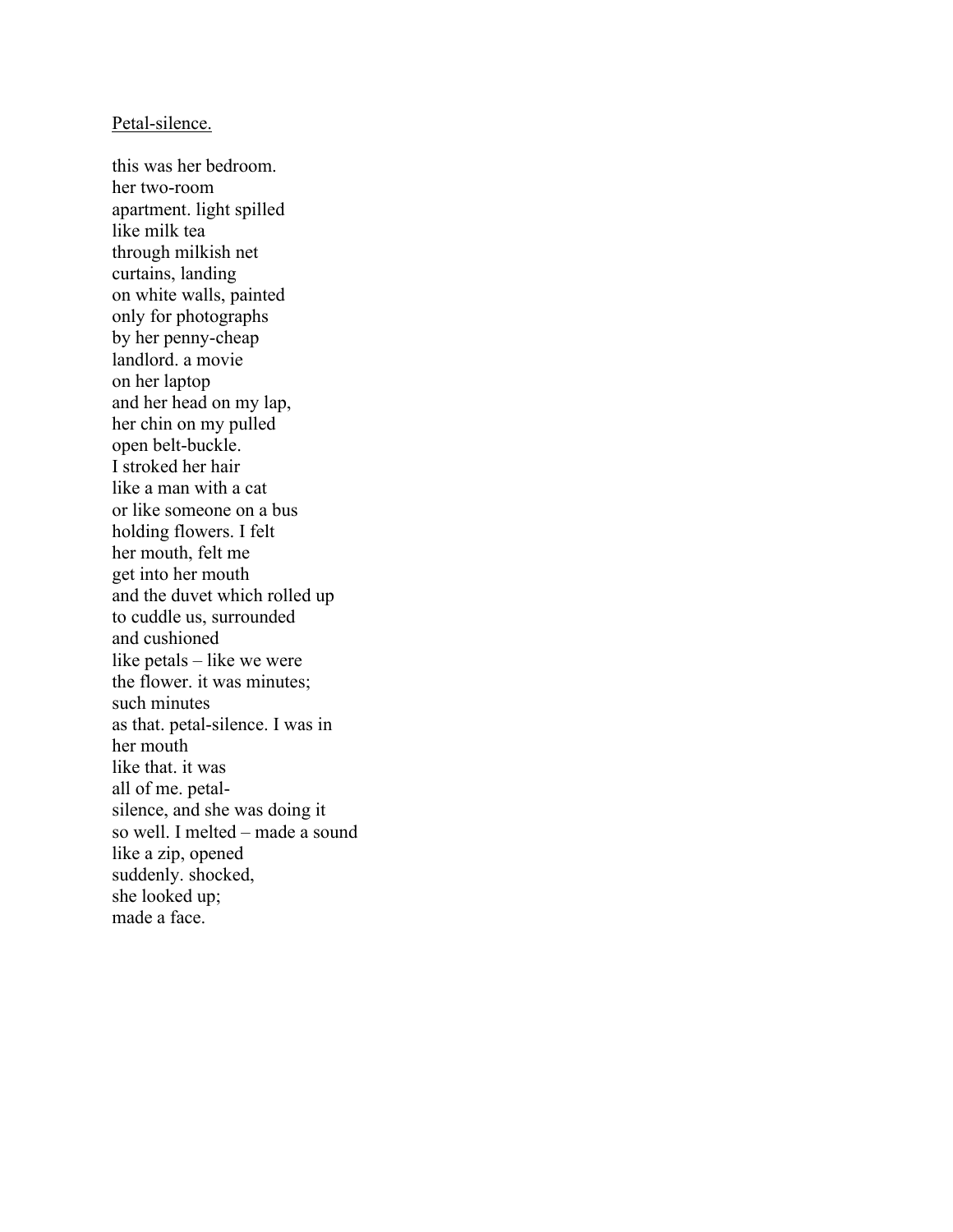## Early on undisturbed mornings.

the fog is cut up into grids out of motorways, out of sideroads off motorways, moving cars' pace – peace over fields floating lily pad steadily, seen from both sides of the road, it's a magical

hour: fog off the frost-layer which clings onto grass and to brambles; a glove, pretty fingers – flats to the tarmac piano-toned thaw.

I am driving to work. about eight and no sound but the heater. the air quiet and cold as friends' kitchens on undisturbed mornings

when you're visiting and stayed up late drinking and slept there and now you're first up in the morning. when you're trying to find what you need to make coffee and the garden's embarrassing green.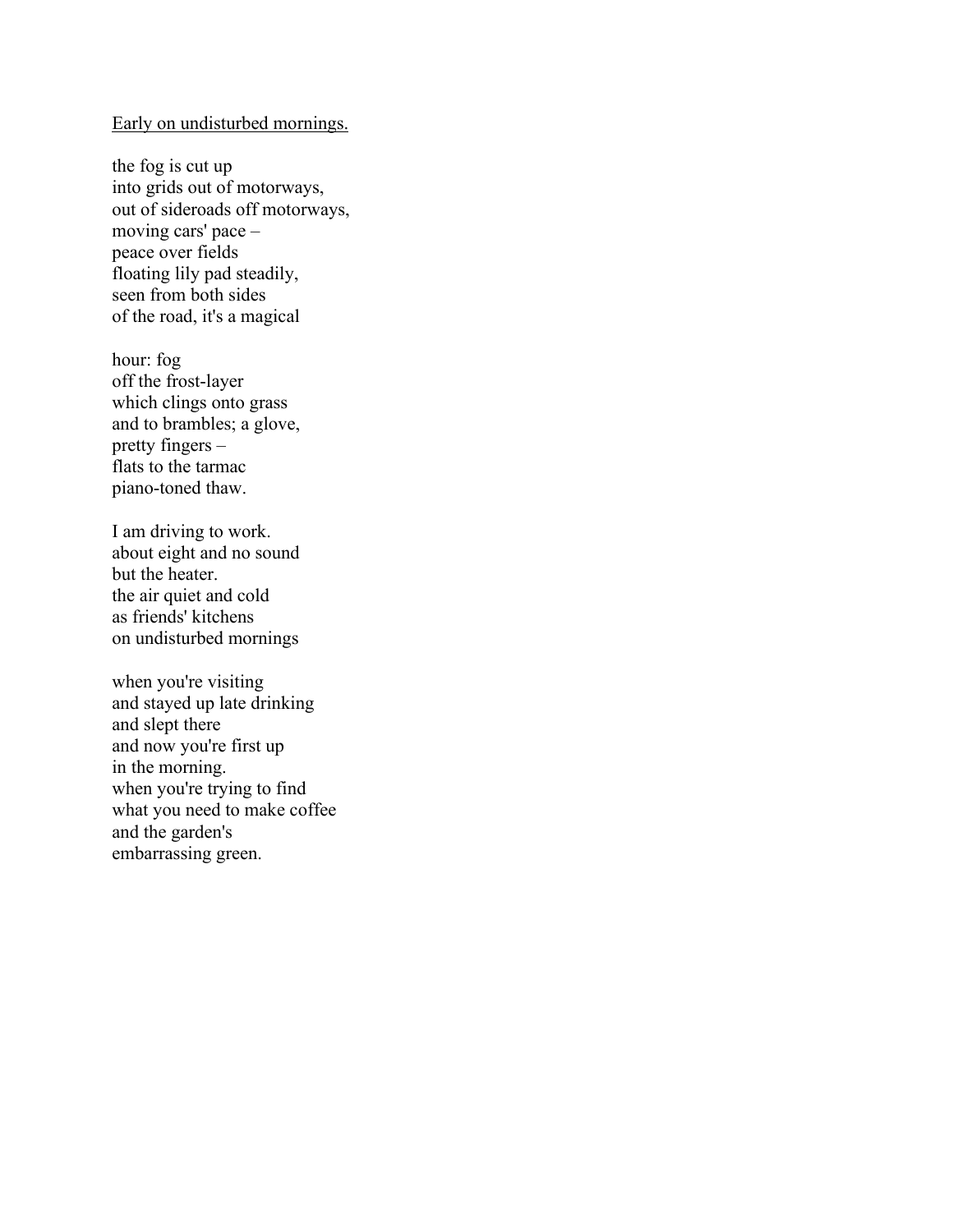## Parasols

coffee at  $11$ lunchtime on a burning hot day. and pavements have crackled in lines since midmorning, the city's sweet wrinkling, like raisins from grapes. paying at the take-away cup counter and feeling the heat of the cardboard as it slams to your palm. parasols in the outdoor seating area snapped upward as light comes round the corner. a rhythm and an opening, like daisies toward the early day sunlight.

**THE POET SPEAKS:** *Liz McSkeane, the Turas Press editor in chief who worked with me on my last two books, has told me that she thinks of me as a Pastoral Poet, but Urban Pastoral. I think that's right – certainly I've never been much for personal or political poetry. I don't really think about what I'm going to write before I write it, or what message I want to send or anything like that. I'm sure there are messages, but they're never the point of the poem for me. Just my opinion getting into my sense of aesthetics. These poems are mostly about my life, and the life which occurs around me; I live currently in city centre Dublin, so that's where the poems take place.* 

*Not Petal silence, though – that's about an old girlfriend. My opinions on my writing are generally only true about 70% of the time; if there were a course on "DS Maolalai" I don't think I could teach it. In fact, I think I'd probably learn from it. Then again, that's true of most writers, I think.* 

**AUTHOR BIO:** DS Maolalai has been nominated nine times for Best of the Net and seven times for the Pushcart Prize. He has released two collections, "Love is Breaking Plates in the